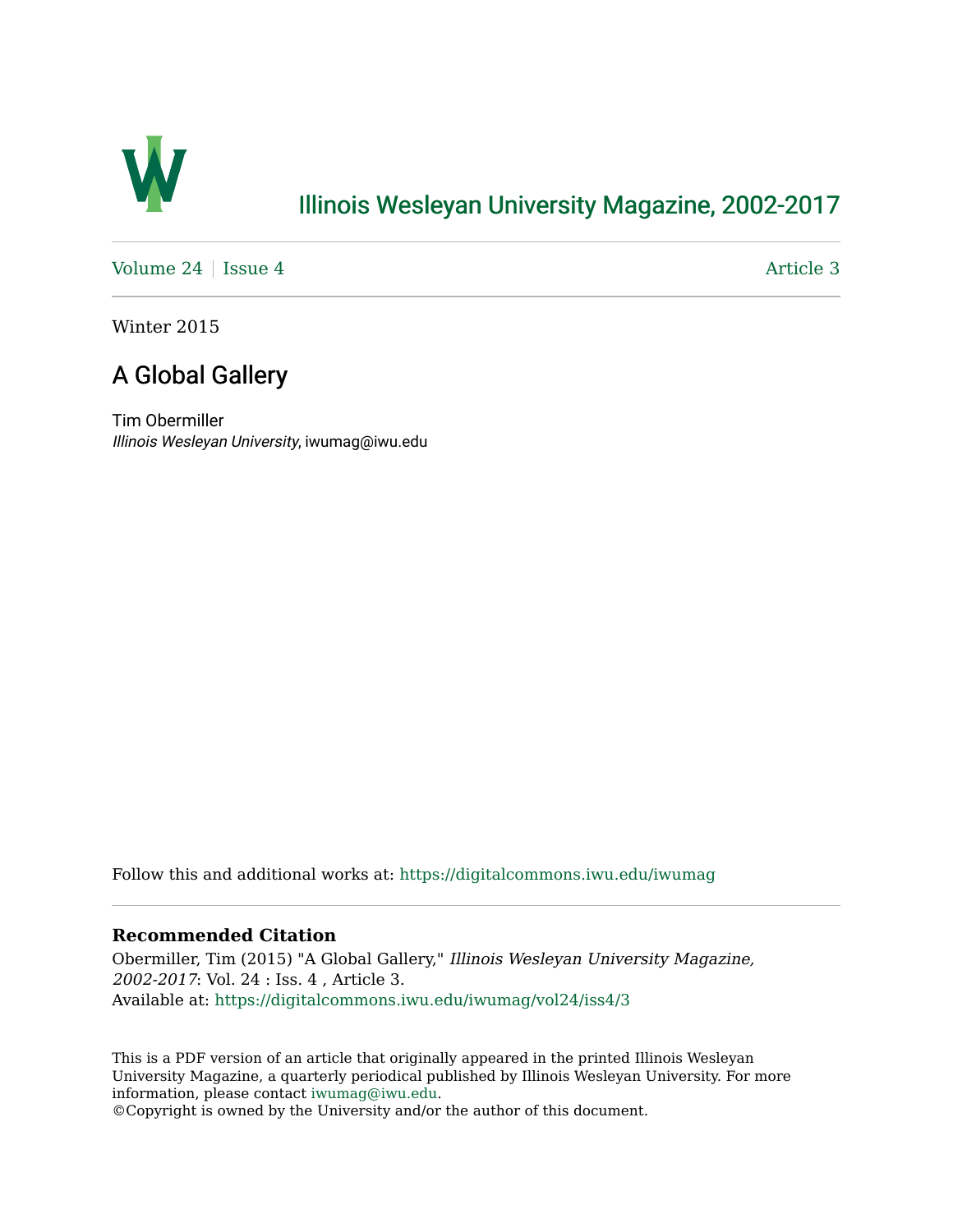# A Global Gallery

### The University's annual study abroad photo contest celebrates students who recently lived and studied outside of the United States.

Stacey Shimizu, the director of IWU's International Office, said the contest provides returned study abroad students with the opportunity to reflect on, share and celebrate their experiences. "Students return from what has been a transformative time and they want to talk about it, but don't quite know how to encapsulate it in short bites," Shimizu said. Entering the contest forces students to sort through their experiences to select images and moments that were either highlights or representative of their larger experience, she said.

Shimizu points to research indicating that study abroad has clear academic benefits, from language skills to experience in different approaches to learning. The real power of study abroad, however, lies in the personal development that students undergo.

Contest winner Molly Willeford '16 agreed that her time in Cape Town, South Africa, was transformative. She remarked that she discovered a great deal of independence within herself during her time studying abroad. "I felt more comfortable going out and doing things on my own, which is something I never thought I'd feel comfortable doing," she said. "I've become a much stronger person that I ever thought I was, and it took leaving the [U.S.] to figure that out."

Traditionally about 50 percent of IWU students participate in an international education experience. Illinois Wesleyan offers international opportunities from more than 300 global programs in over 70 different countries.



**Madz Negro '16**

SIT Panama | Untitled | "People's Choice" award.



**Molly Willeford '16**

SIT South Africa | *Lulu and Her Bubbles* | "The Road Less Traveled" award.

**Molly wrote: "Lulonke was my 6-year-old host** *sisi* **(Xhosa for sister) in Tshabo. In South Africa, it is customary to bring gifts to your hosts. I did not know if I would have kids or not in my host family, but I was lucky enough to have two little** *sisis.* **I brought bubbles for Lulu, and we spent nearly the entire day blowing bubbles and chasing them through the yard."**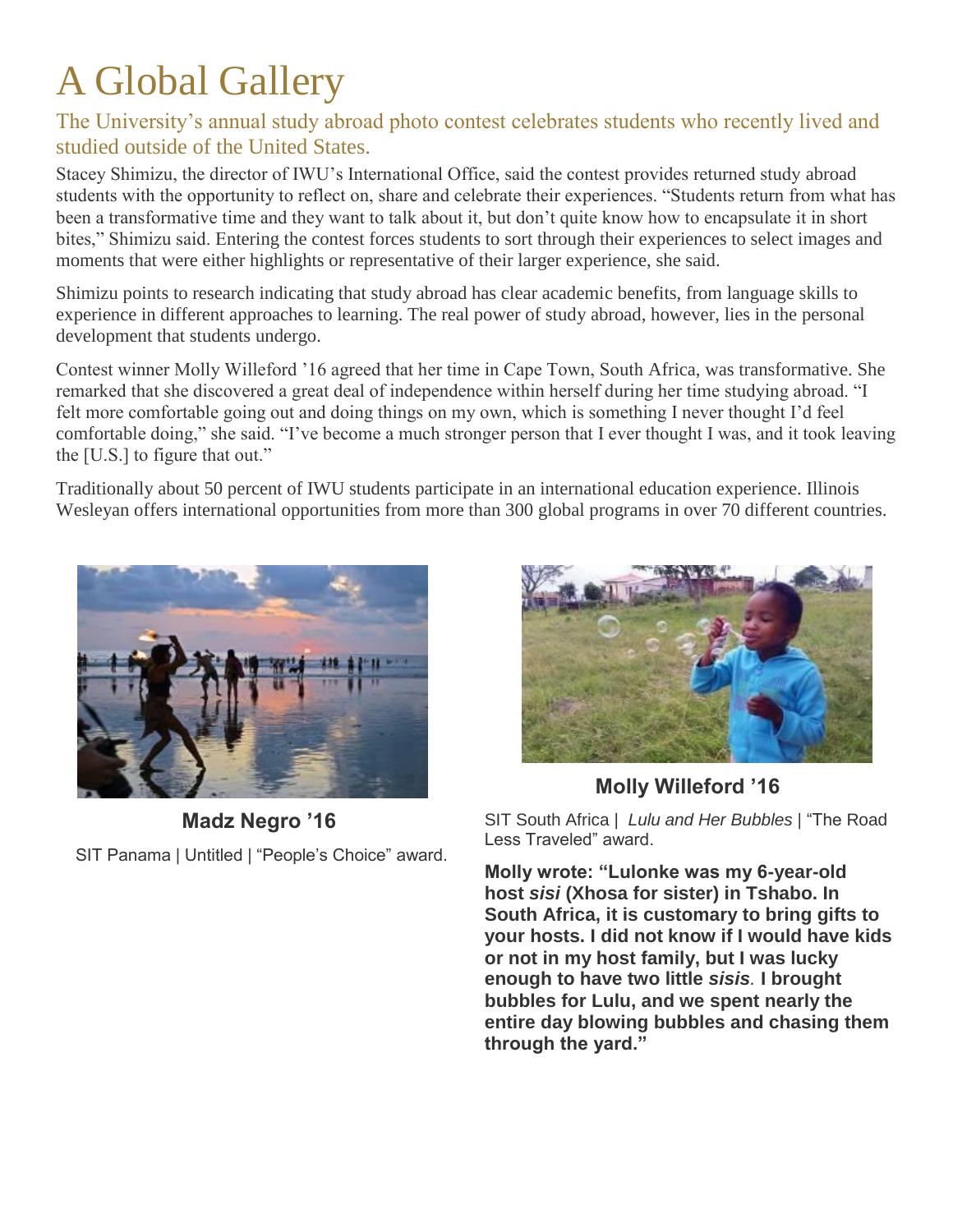

**Megan Win '16**

DIS Copenhagen | *Hyggeligt Sunday Lunch* | "Something to Celebrate" award.

**"Once a month, my host parents invite their children, grandchildren, cousins, nieces and nephews over to have lunch with the family. I love this tradition because it shows how much the Danes value family and how much they pay attention to making sure every detail looks beautiful."**



**Elizabeth Sanders '16**

IES Germany | *Berlin, You Are So Wonderful* | "Street Art" award.

**Elizabeth wrote: "And they say Germans don't have a sense of humor! It's true, Berliners love their city and their beer. The Berliner Pilsner subway ads definitely gave off a good sense of Berlin's culture, and it also added playfulness to commuters' rides home."**